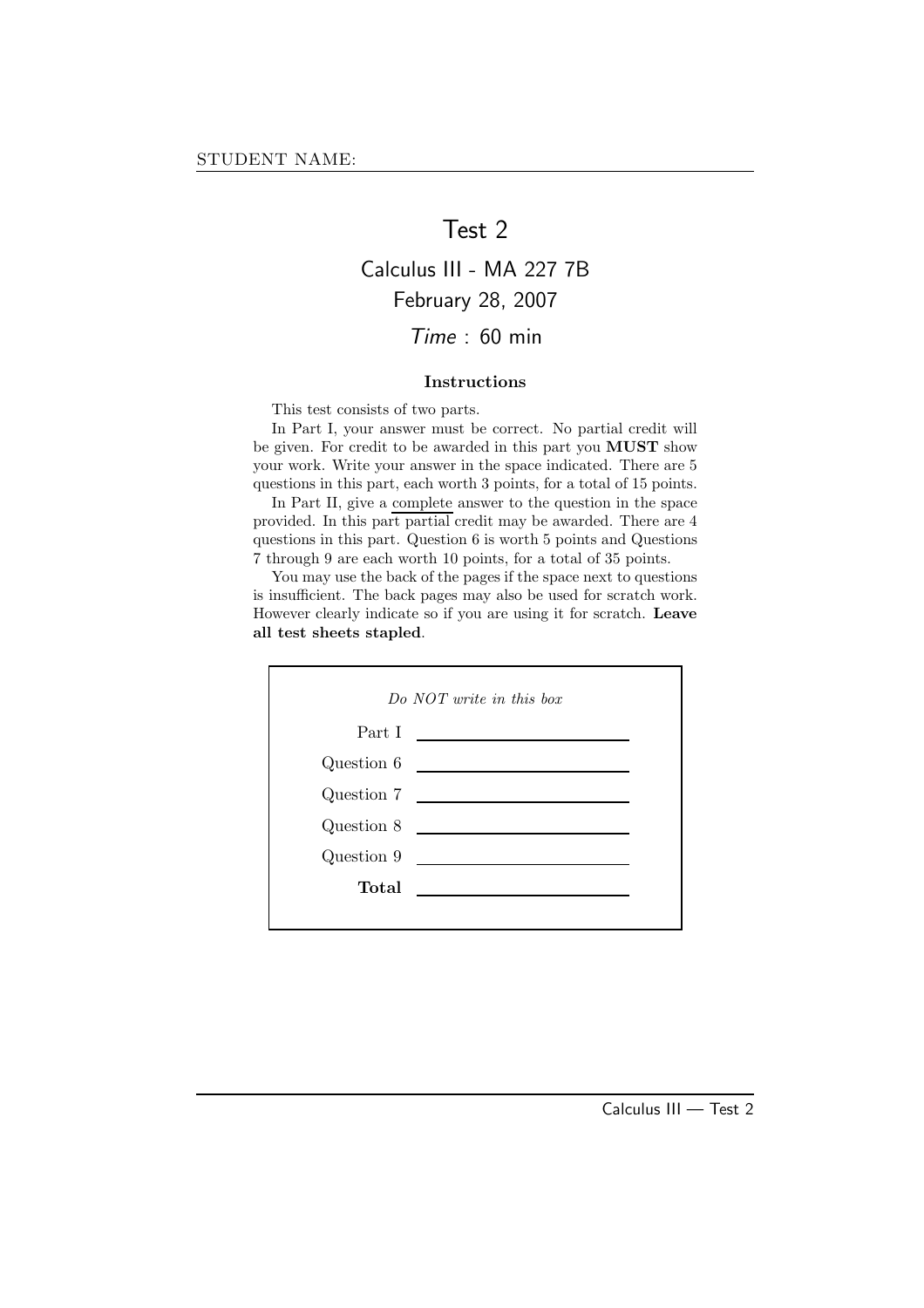## Part I

Write your answers in the place indicated

Question 1. Find the domain of the function  $f(x, y) = \ln(16 - x^2 - 16y^2)$ . Enter you answer in the set notation i.e.  $D = \{(x, y) | \cdots \}.$ 

Answer:

. . . . . . . . . . . . . . . . . . . . . . . . . . . . . . . . . . . . . . . . . . . . . . . . . . . . . . . . . . . . . . . . . . . . . . . . . . **Question 2.** Find the first partial derivatives of the function  $z = \frac{x^2}{x}$  $\frac{x^2}{y} - \frac{y^2}{x}$  $\frac{y}{x}$ .

Answer:

Calculus III — Test 2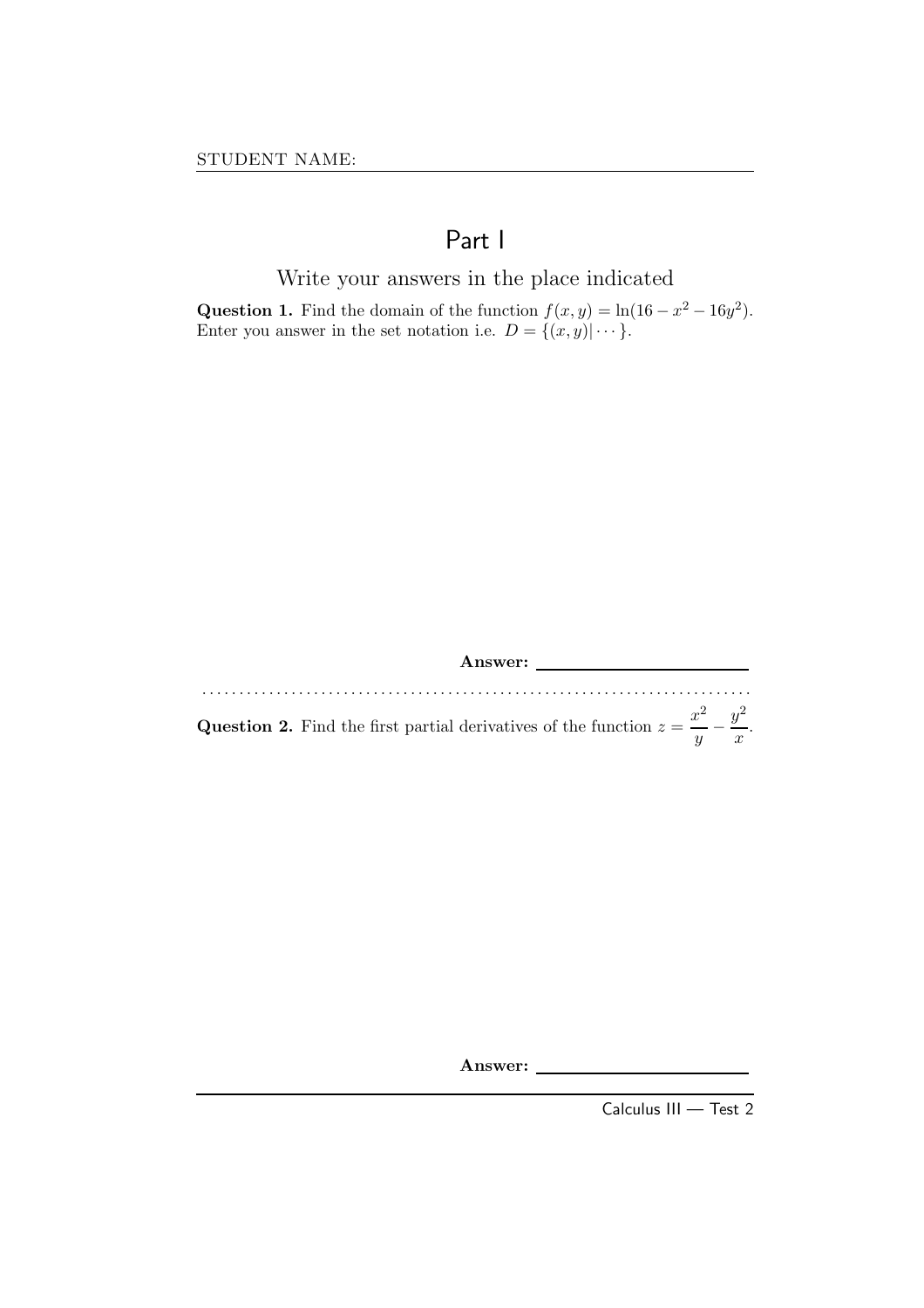**Question 3.** Find the directional derivative of  $f(x, y, z) = x^2 + y^2 + z^2$  at  $P(2, 1, 2)$  in the direction of the origin.

Answer: . . . . . . . . . . . . . . . . . . . . . . . . . . . . . . . . . . . . . . . . . . . . . . . . . . . . . . . . . . . . . . . . . . . . . . . . . .

**Question 4.** Find the maximum rate of change of  $f(x, y, z) = \ln(xy^2z^3)$  at  $(1, -2, -3)$ .

Answer:

Calculus III — Test 2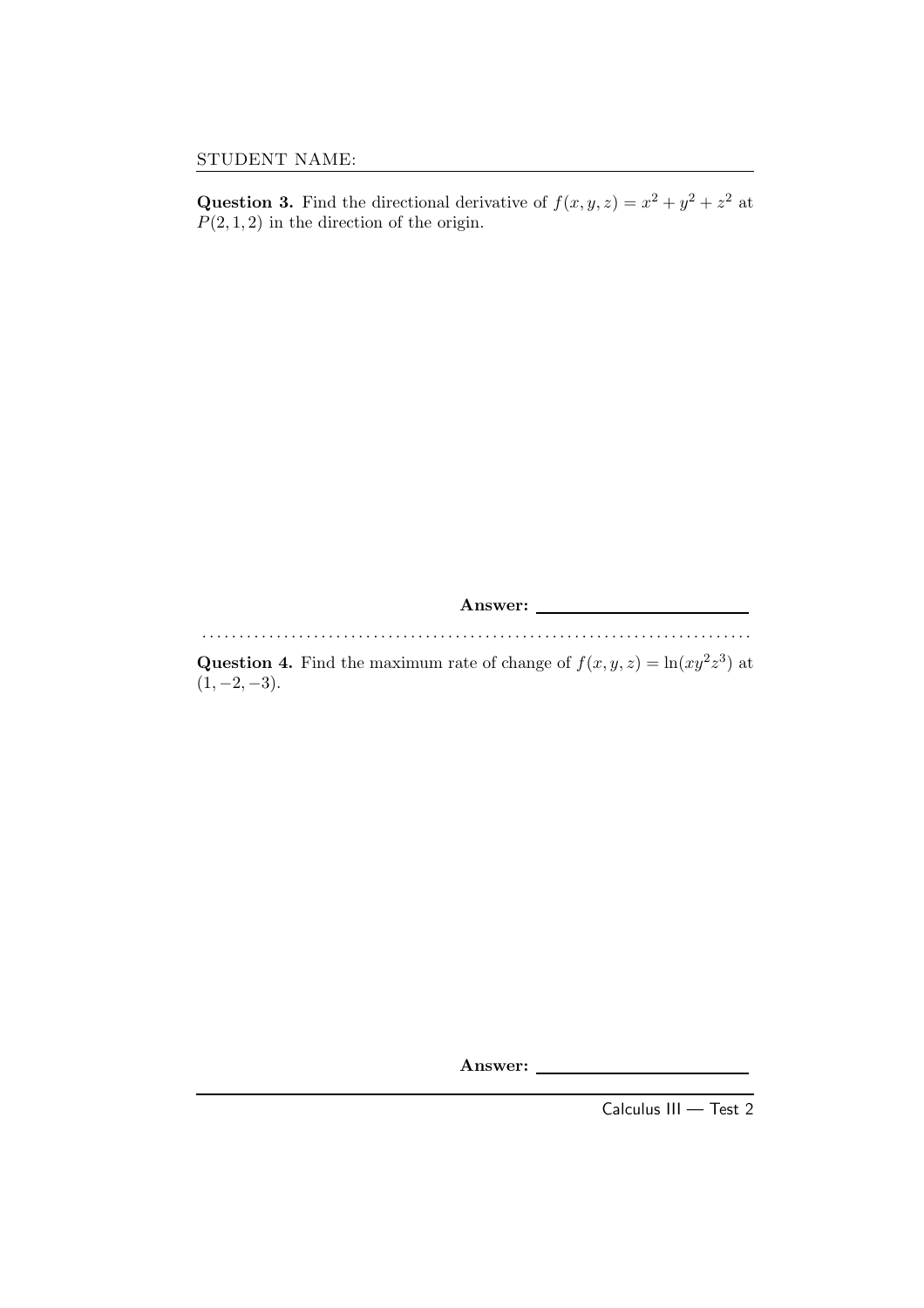**Question 5.** Find the derivative of  $f(x, y)$  in the direction  $u =$  $\frac{\ }{2}$   $\alpha$  $\frac{\alpha}{\sqrt{\alpha^2+\beta^2}}, \frac{\beta}{\sqrt{\alpha^2+\beta^2}}$  $\sqrt{\alpha^2 + \beta^2}$  $\setminus$ at the *critical point*  $(a, b)$ .

Answer:

Calculus III — Test 2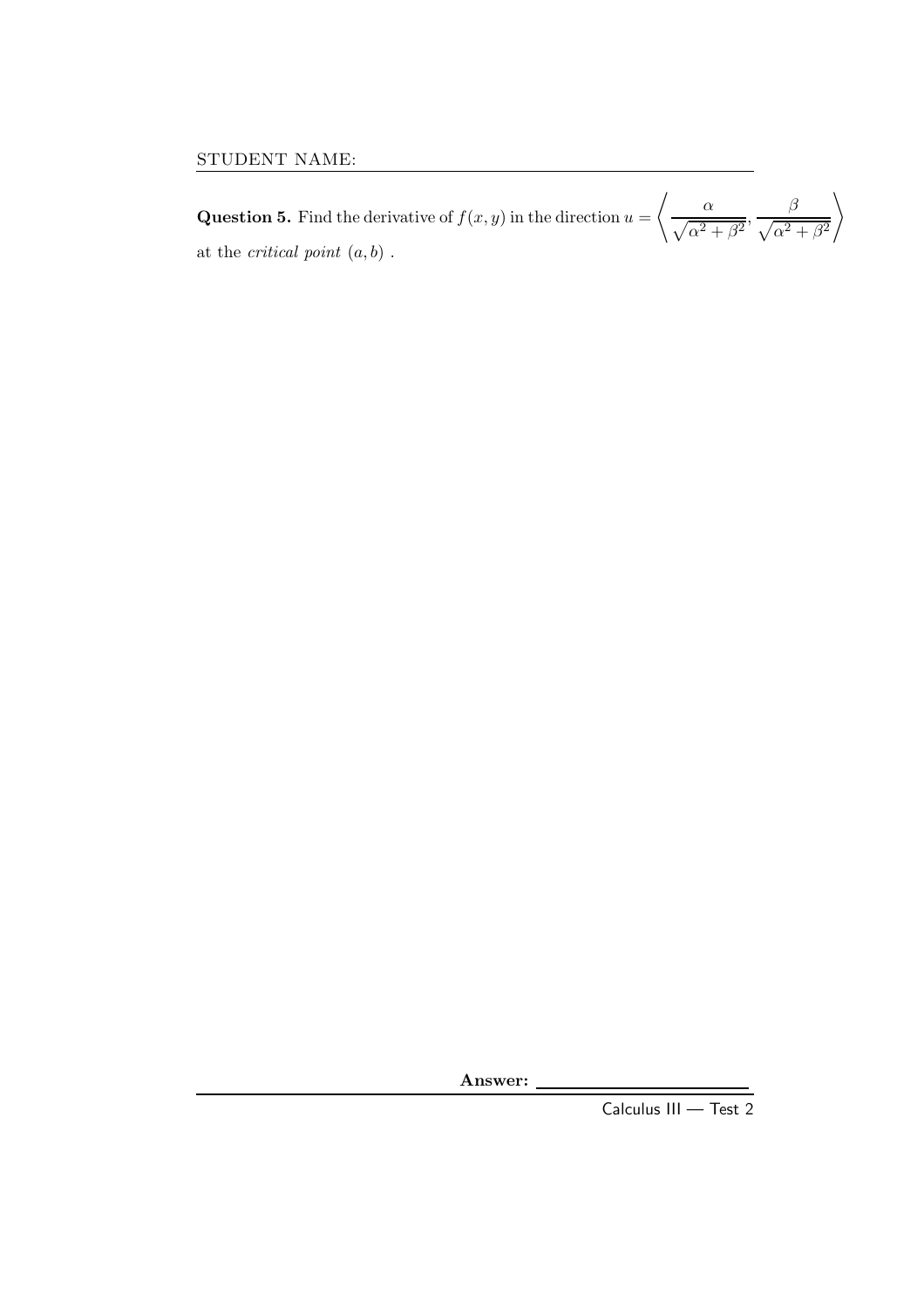# Part II

Answer in the space provided

Question 6. Find the linear approximation of the function

$$
f(x,y) = \ln(x^2 - 3y^2)
$$

at  $(2, 1)$  and use it to approximate  $f(1.9, 1.1)$ .

(5 points)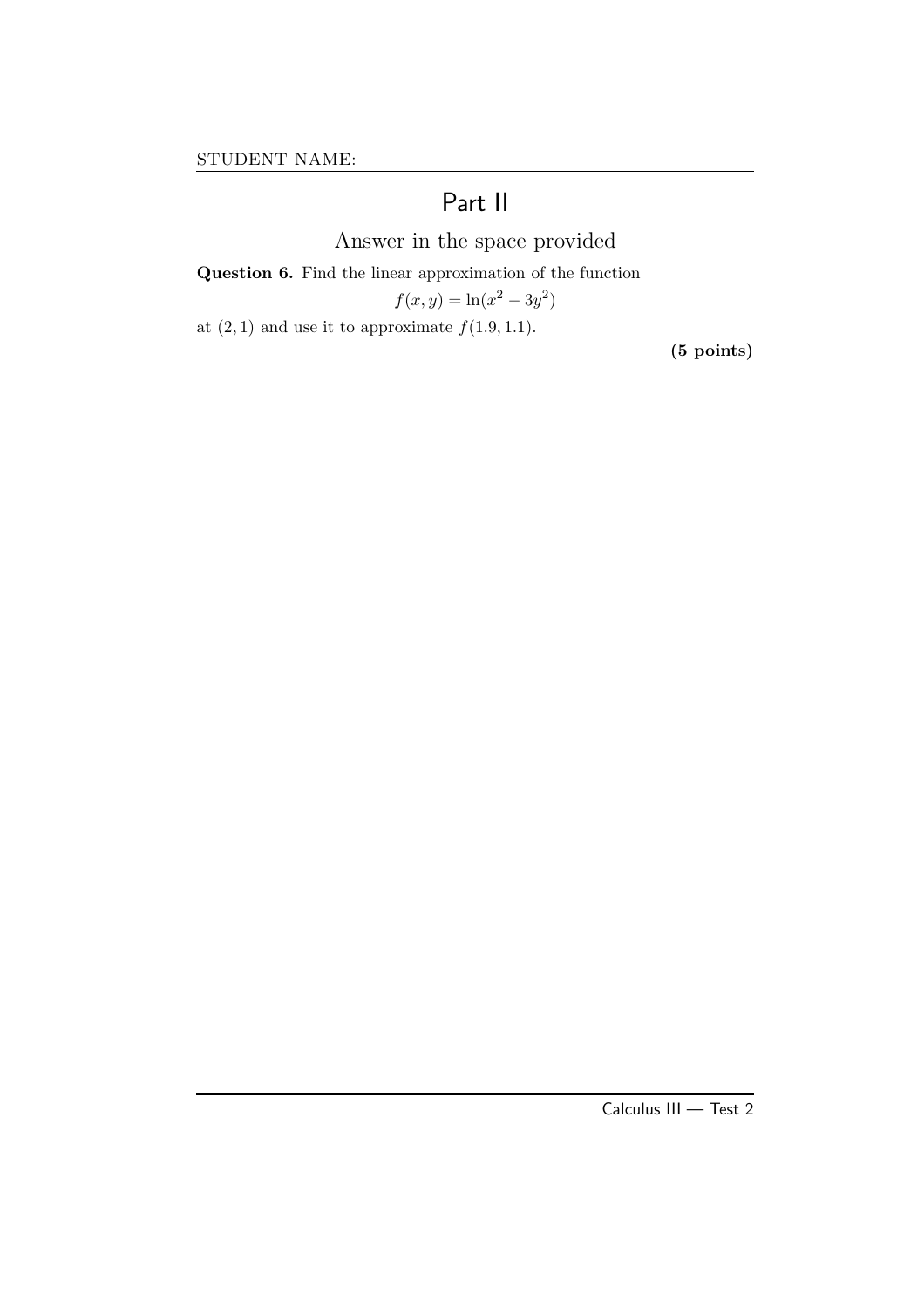Question 7. Use Chain Rule to find  $\frac{\partial z}{\partial u}$ ,  $\frac{\partial z}{\partial v}$  and  $\frac{\partial z}{\partial w}$  where,  $z = x^2 + xy^3$   $x = uv^2 + w^3$   $y = u + ve^w$ when  $u = 2, v = 1, w = 0$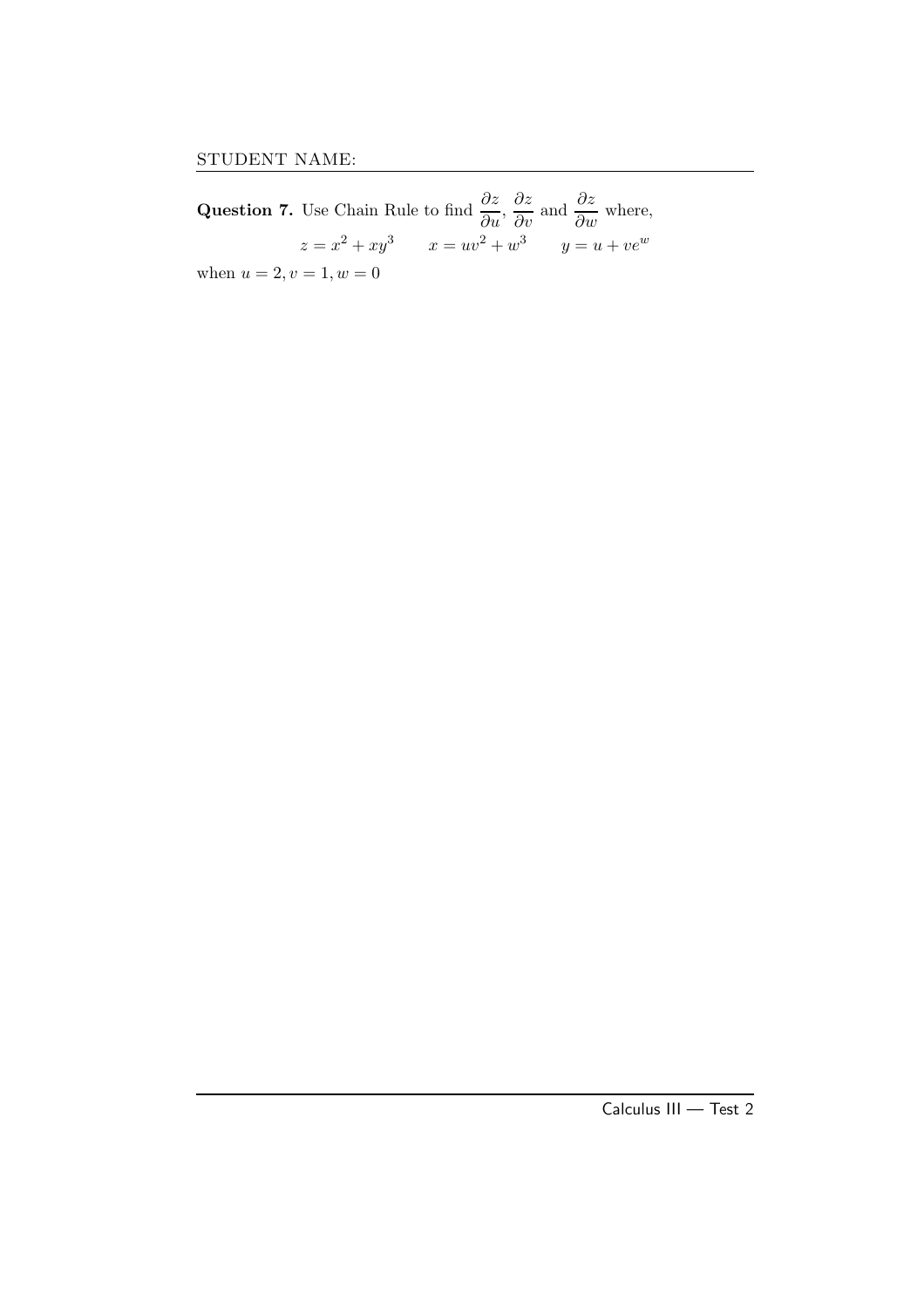Question 8. Find and classify the critical points of the function  $f(x, y) = x<sup>3</sup> + xy<sup>2</sup> + 6x<sup>2</sup> + y<sup>2</sup>.$